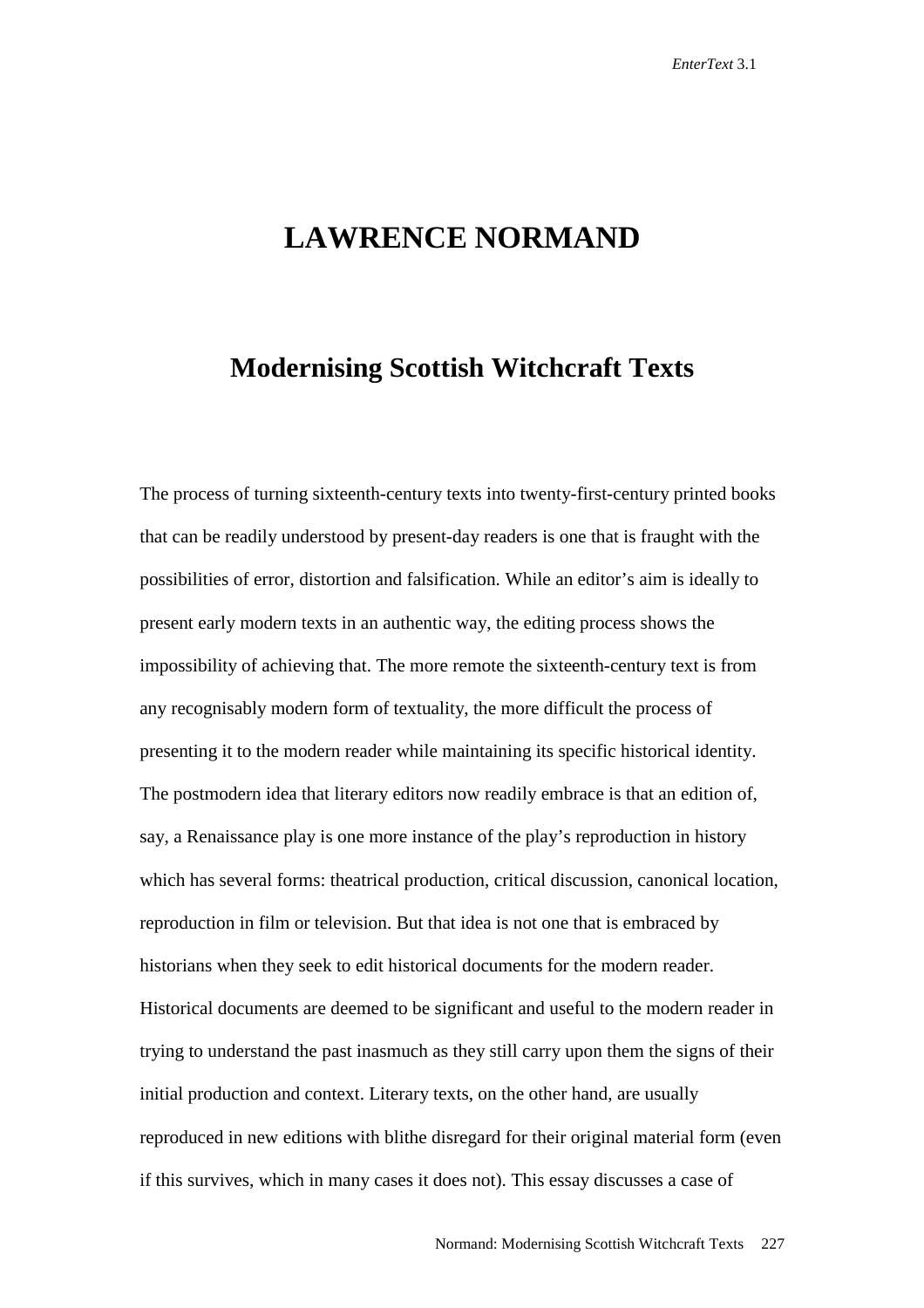editing sixteenth-century texts which posed challenges of this sort for the editors. The texts have value primarily as historical documents yet they range in genre from the non-literary to the literary, and so would seem to demand a different set of priorities in their editing. The texts are in various kinds of sixteenth-century Scots English, and they are so remote from the cultural setting of modern readers as to require extensive explanation. After these, and other, editing processes have been applied to this varied set of texts the theoretical questions arise of what remains of the aim to present early modern texts in an authentic way, and what exactly is the nature of edited text that emerges from this process.

My subject is modernising Scottish witchcraft texts, and the texts I am discussing are those produced during and following the North Berwick witch-hunt of 1590-91 when a group of witches supposedly conspired treasonable witchcraft against King James VI and his newly-wed Danish princess Anne. The texts are the product of a historical situation, and they are, with the possible exception of James VI's *Demonology,* from beyond the literary canon. The texts are of different kinds and consist of the manuscript records of the interrogations, confessions and depositions of those accused of witchcraft (all referred to as depositions), the trial records of the court cases which followed (known in Scots as dittays), the pamphlet about the witchhunt *News from Scotland* published in London probably in late 1591, and James VI's book *Demonology* about witchcraft in general. All these different texts were edited by Gareth Roberts and myself and published in 2000 as *Witchcraft in Early Modern Scotland: James VI's "Demonology" and the North Berwick Witches* by University of Exeter Press in their series Exeter Studies in History.

The aim of the series is to make primary materials available to undergraduate and graduate students, as well as researchers, in "a readable, modernised and annotated form." The aims of Gareth Roberts and myself as editors were more specific: we wanted to provide a resource in the thriving, interdisciplinary field of witchcraft studies by publishing material previously unavailable (i.e. the legal documents) along with other, more familiar, documents that were also produced as a result of this witch-hunt (i.e. *News from Scotland* and *Demonology*). By doing that we wanted to lay bare the social, political, legal and textual processes which combined to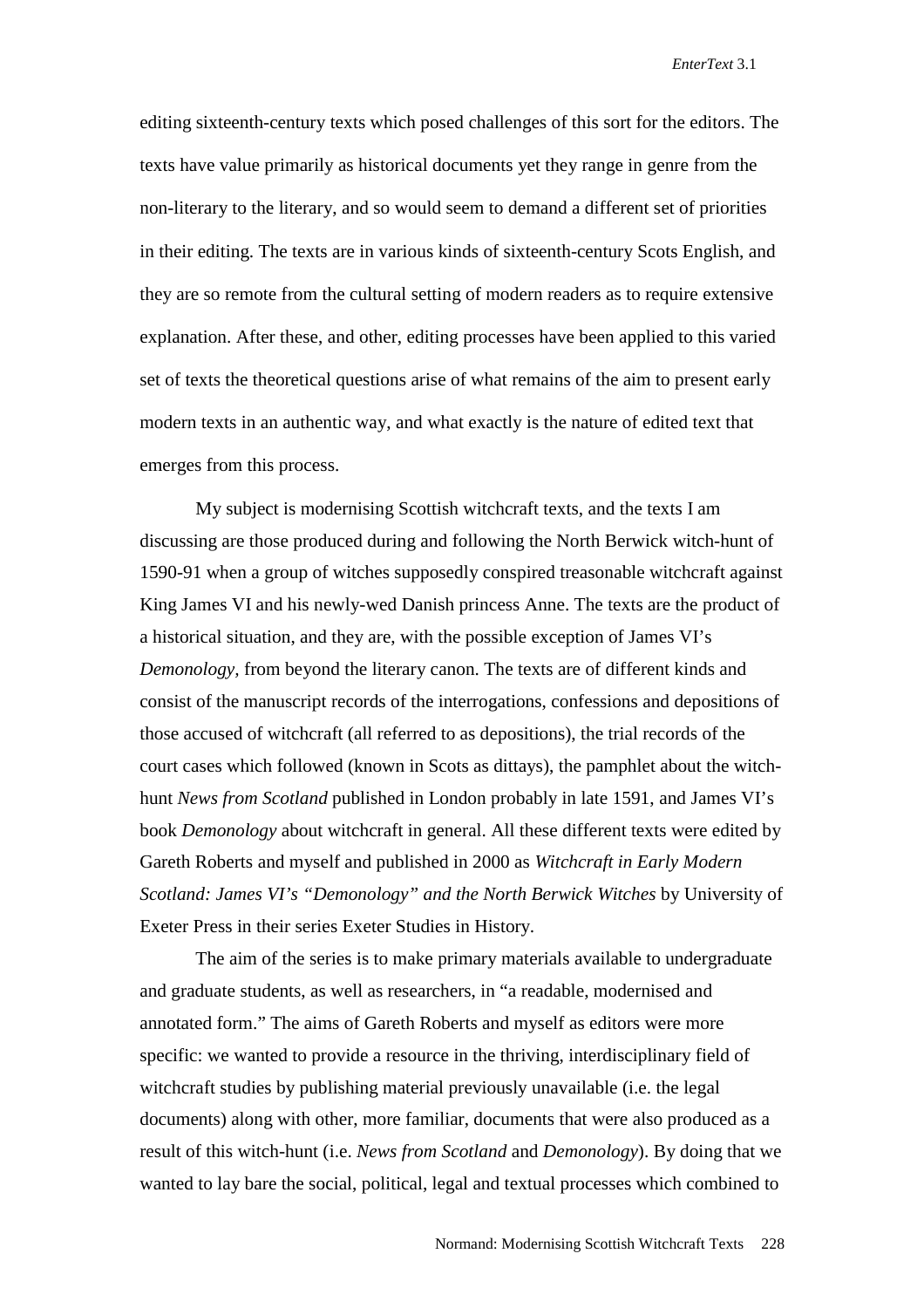create that, and maybe other, witch-hunts. But why should literary scholars edit what might be argued to be essentially historical material? The answer to that question lies in the approach that we as editors took to the texts and the assumptions we made about them, from the start regarding them as having dimensions which are best understood in literary terms. We not merely linked texts that were produced chronologically; we argued that they form an interrelated series each of which draws on and elaborates earlier texts for its particular purposes. So, the records of the trials (dittays) draw on the earlier records of the questioning of the accused, as does the pamphlet *News from Scotland*; and James's *Demonology* depends for its evidential grounding on the whole episode. We believed that the full sense of the witch-hunt, as of the individual texts which sprang from it, can best be understood by seeing those texts as parts of a sequence, and by seeing that sequence as representing a typical textual process in witchcraft cases: namely that the initial, oral accounts of witchcraft activities that are inchoate, dispersed, confused, become narrowed and defined to fit dominant ideas of the crime. Secondly, we took the view that since witchcraft is partly an imaginary crime, the literary activity of creating narratives forms a central part in establishing the reality of the crime. Finally, we had in mind a quasi-feminist aim: to present documents which bring to mind the existence and point of view of the accused being questioned or appearing in court. By placing first in the edition the legal documents which record the interviews with the accused it is possible to see these documents as a source for the other texts that follow. This gives those mostly women's voices some existence, and shows how their words are subject to rewriting and reinvention by those in authority; how each text is a version of those that precede it. Positioning the texts together as a linked series brings into view "a metanarrative of textual production" that is as important to understanding the texts as the content of the texts themselves.

The texts edited and combined in this volume were not, of course, combined at the time of their original composition, nor would they have been thought of as constituting an interrelated series. Their combination is an editorial fabrication. It was our intention as editors to show how the texts are interrelated, despite the differences in their institutional origins, generic formation, and intended readerships. A brief account of the different texts involved will indicate the editorial challenges posed in presenting them to modern readers: first, the surviving depositions which are in manuscripts located in the Scottish Archive in Edinburgh (formerly the Scottish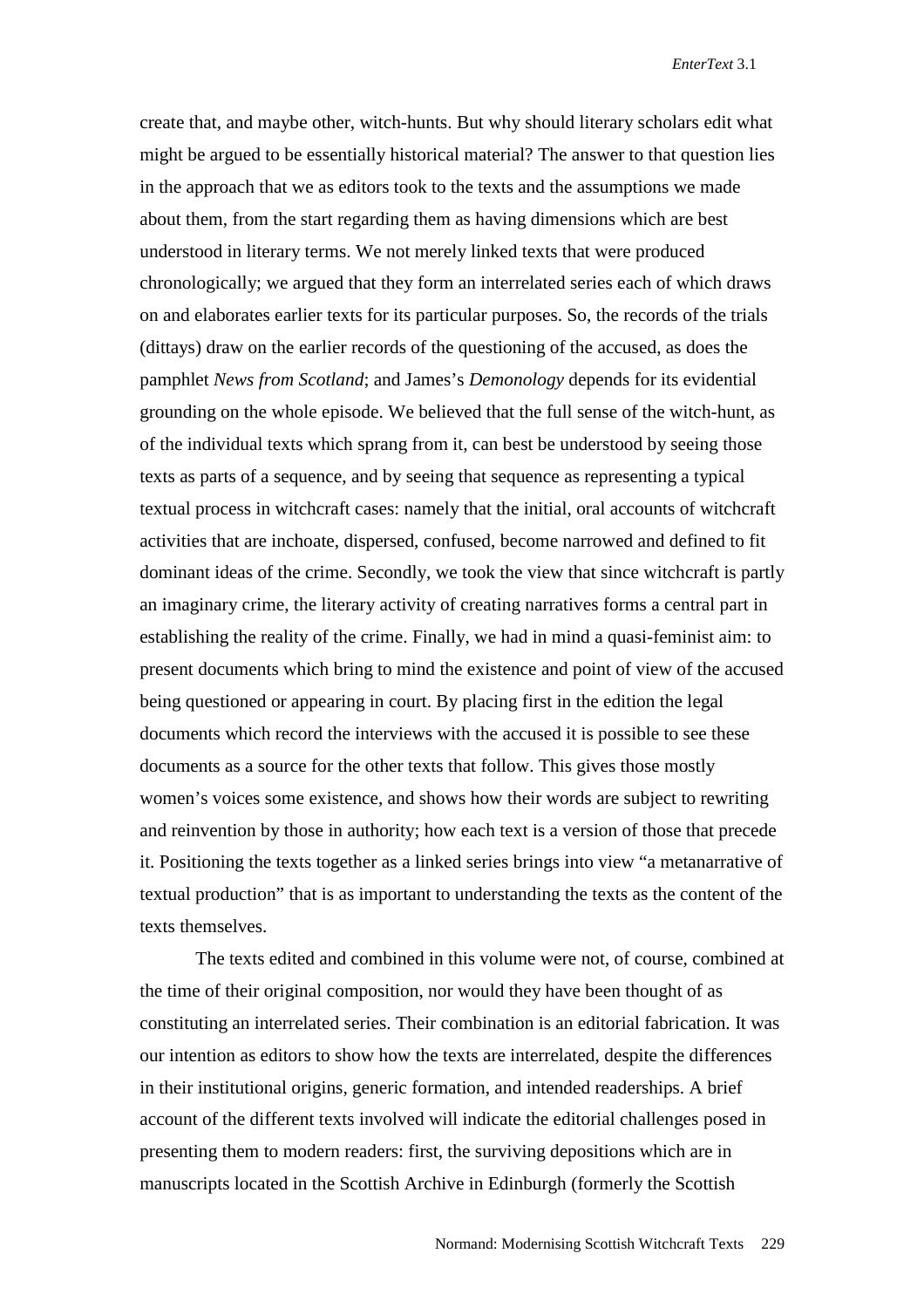Record Office). They are produced as the accused speak or give replies to questions from an investigator or interrogator seeking to discover if there is enough evidence to substantiate a prosecution for witchcraft. The manuscripts of the depositions bear the traces of having been written as the interrogation is going on; there are mistakes in names which are corrected, repetitions, omissions, words or phrases noted in the margin or at the top of the manuscript, often as *aides memoires* of pertinent information for this or some future interrogation. These marks on the page reveal how the scribes shape the words of the accused in order to fashion prosecution documents suitable for the courtroom. In fact, the manuscripts bear the marks of an editing process determined by a legally defined end. For modern editors making these texts available to modern readers, and committed to demonstrating the constructedness of the texts, it is important that the edited text carries as many of the signs of its process of production as possible in the scribe's reactions. What is sought then, is not a single, ideal text, but a record of how the text came to be produced. The next set of texts is the dittays or indictments against four of the principal accused in the witch-hunt, which are again manuscripts forming part of the Books of Adjournal, the minute books of the justiciary court in Edinburgh. The significance of dittays is that they represent the version of the events of the witchcraft conspiracy accepted by the court as actuality and therefore as grounds for finding the accused guilty. They contain the fullest account of the supposed witchcraft conspiracy, with consistent time schemes and narrative completeness. *News from Scotland* is the next text to be included, an anonymous, sensational, printed witchcraft pamphlet of a kind familiar in England. It was printed in London probably in late 1591, after the worst of the witch-hunt was over but before it had come to a complete end. Again as editors we were concerned to present this pamphlet not as a record of what happened (as it has sometimes naively been read) but rather as part of the ongoing process of controlling interpretation of the witch-hunt through textual means. To that end we were keen to show the constructedness of this text too, with material from several writers and woodcuts from several sources. *Demonology* is the final text contained in the edition: an apparently simple case of a printed book in a familiar form by a named author printed by the authoritative William Waldegrave, but probably also a collaborative production by James and at least one scribe-cum-editor.<sup>1</sup> By placing *Demonology* alongside these other texts, however, it appears more clearly as an occasional piece written in response to the witch-hunt that had just run its course.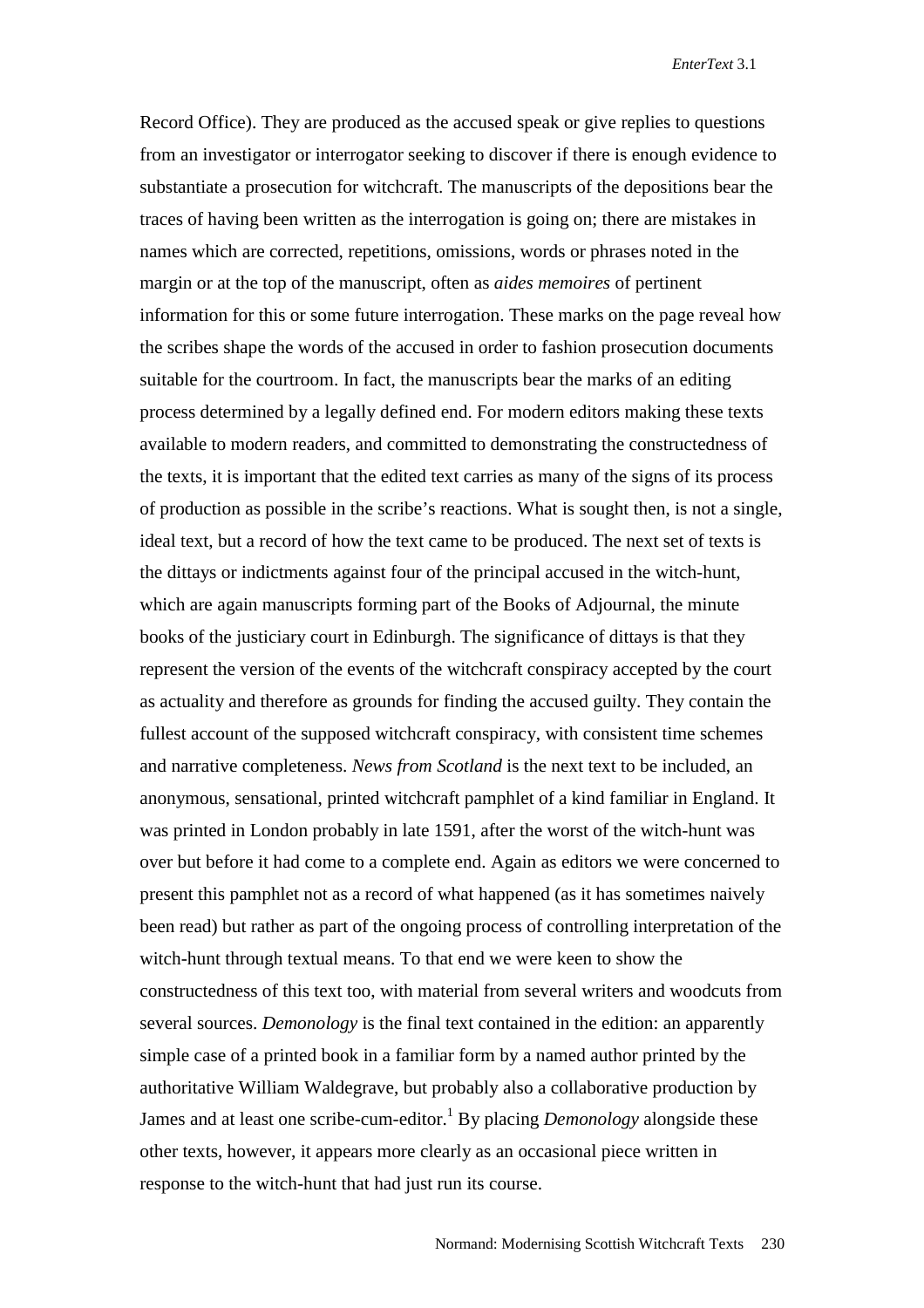Two major intentions of the edition, then, were to allow readers to register the differences among these texts while at the same time to be able to see them as a series of linked texts. The twenty-eight texts in the edition should be read neither as an anthology, i.e. a set of disparate texts assembled by editorial dictat, nor as a composite text with separate subsidiary parts, such as *Tottel's Miscellany*, but rather as a sequence of separate but linked texts whose relatedness lies in their being produced from the same matrix of social, ideological and discursive forces. There is an editorial dilemma in this case, however, for in order to make these texts accessible and comprehensible to present-day readers, the materiality of their first production may be transformed and lost in the fairly homogeneous, smooth surface of a modernised edition. In other words, how can the texts be represented in a readable way modernised, repunctuated, annotated and glossed—while still enabling readers to recognise the multiplicity of discourses and of materials evident in the texts, and to explore and make sense of those for themselves without having the range of their interpretation narrowed or short-circuited by the form of the edition?

In order to provide readers with the maximum range of interpretative scope the introductory material in this edition is even more important than it usually is in a Renaissance edition. We assumed that because these texts are culturally remote they require far more contextualisation, and that the more they can be read within the appropriate contexts the better founded will be the uses to which they can be put. Again the different texts required different degrees of contextualising but the overall plan was to provide hierarchised contextualisations, ranging from what is relevant for all the texts to what is specific to a particular one. So first there is a short "Introduction" which provides an overview and a theoretical justification for the edition and its methods. Next, in a part headed "Context," there are introductions to the political, social, cultural and religious contexts, along with an outline of earlier Scottish witchcraft cases, an account of the Scottish legal process from the moment of accusation to conviction and execution, and a brief note of the aftermath of the witchhunt. In addition, in the part of the book headed "Texts" there are lengthy introductions to each of the four sets of texts in the pages preceding each set of texts themselves. So the records of the witchcraft trials (the dittays) have their own introduction, as do the other texts. Finally, in the case of the most fragmentary and inaccessible texts, those recording examinations, confessions and depositions, there are separate introductions providing details of the manuscript, dating and suggested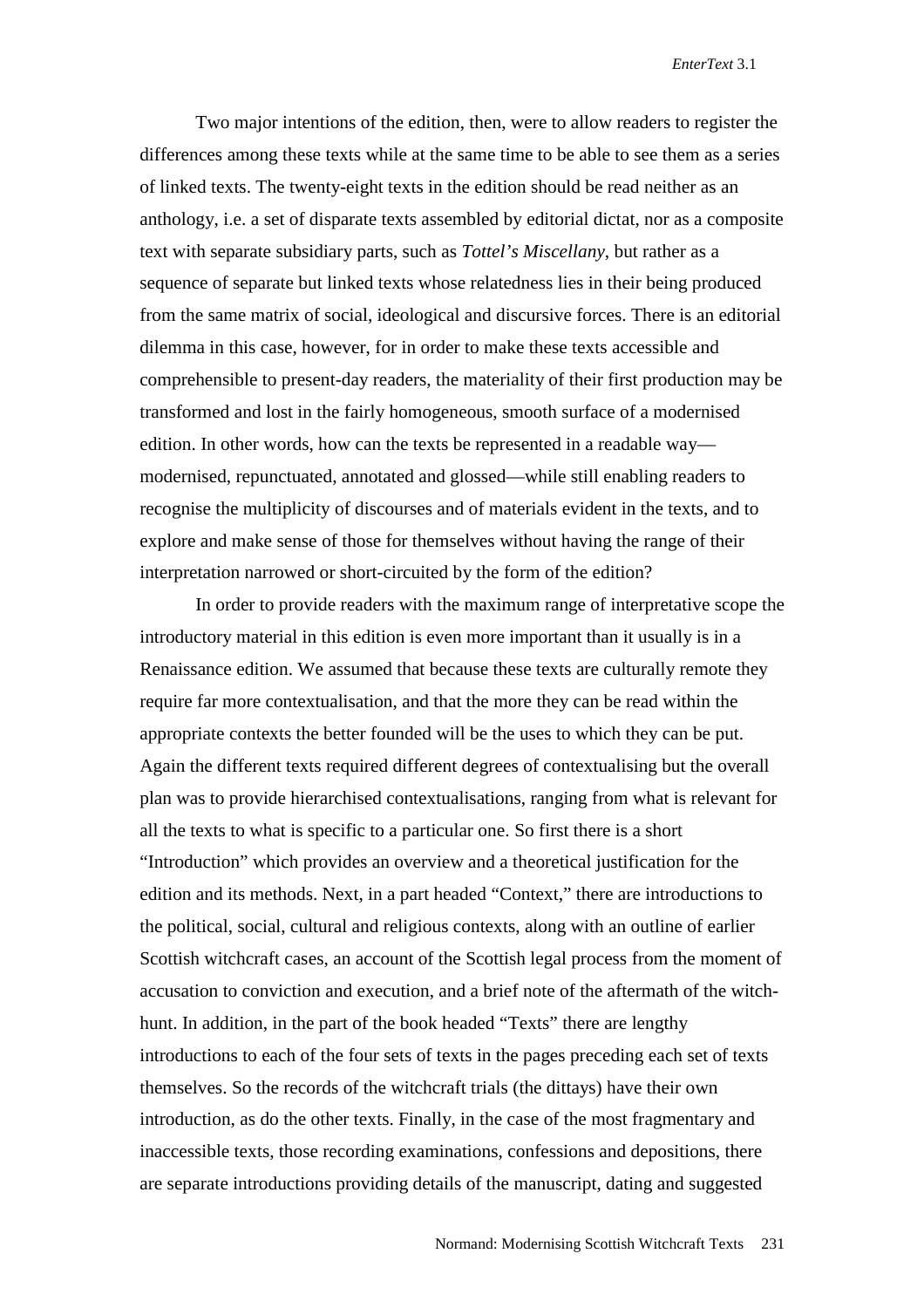significance, pointing to what the manuscript contains and, sometimes, to what it does not. These introductions are of varying length, the longest being two pages, the shortest four lines. Here is some of the material that introduces document 2 which contains the examination and confession of Agnes Sampson on 4-5 December 1590: "This is a series of three leaves, with writing in a very neat hand on all sides. At various points the letter 'S' appears in the margin. We have assumed this is the abbreviation for 'scribe,' 'scriptum' or 'scripta,' that is, these passages were to be copied to form the substance of the accusation in Sampson's dittay." Other editorial comments include: "There are also some things in this document that we do not find again in later ones… [and these are detailed];" "We also find some traces of leading questions in this document [and an example is given];" "There is nothing about either Barbara Napier or Euphame McCalzean [other accused women] in this document as we have it;" and interpretative comments: "This deposition is seminal, as its contents were to form the basis of what is reported in Sampson's dittay and [the letter] which Robert Bowes [the English ambassador in Scotland] sent to Burghley on 23 February 1591."<sup>2</sup> This separating and dispersing of introductory material—in effect, contextualising at different levels of the edition—is intended to allow readers to locate the information and interpretative support they need at the right level of generalisation and detail in the place in the book where it is most needed. In this respect the Contents page is important as the way of indicating the principles of division and the apparatus of support. Whether it succeeds in that remains to be seen when reviewers and readers report on their actual use. For the editors the challenge was how to differentiate and separate the kinds of material that would be best placed in different introductions. And in doing that the uncertainty of the dividing line between information and interpretation became evident.

While extensive contextualisation in introductions was one way of making these texts readable, another was annotation. Michael Steppat has recently reminded us that "those who theorise editing empower themselves by constructing their reader's identity and capacity of response."<sup>3</sup> This is perhaps most true when it comes to editors imagining what level of glosses and notes their edition requires. In the case of these witchcraft texts we imagined their being read by, or wanted them to be read by, on the one hand, intelligent undergraduates who might also be familiar with using, say, an Arden edition of Shakespeare, and on the other hand scholars of witchcraft who might want to study this witch-hunt in relation to other Continental or English witch-hunts.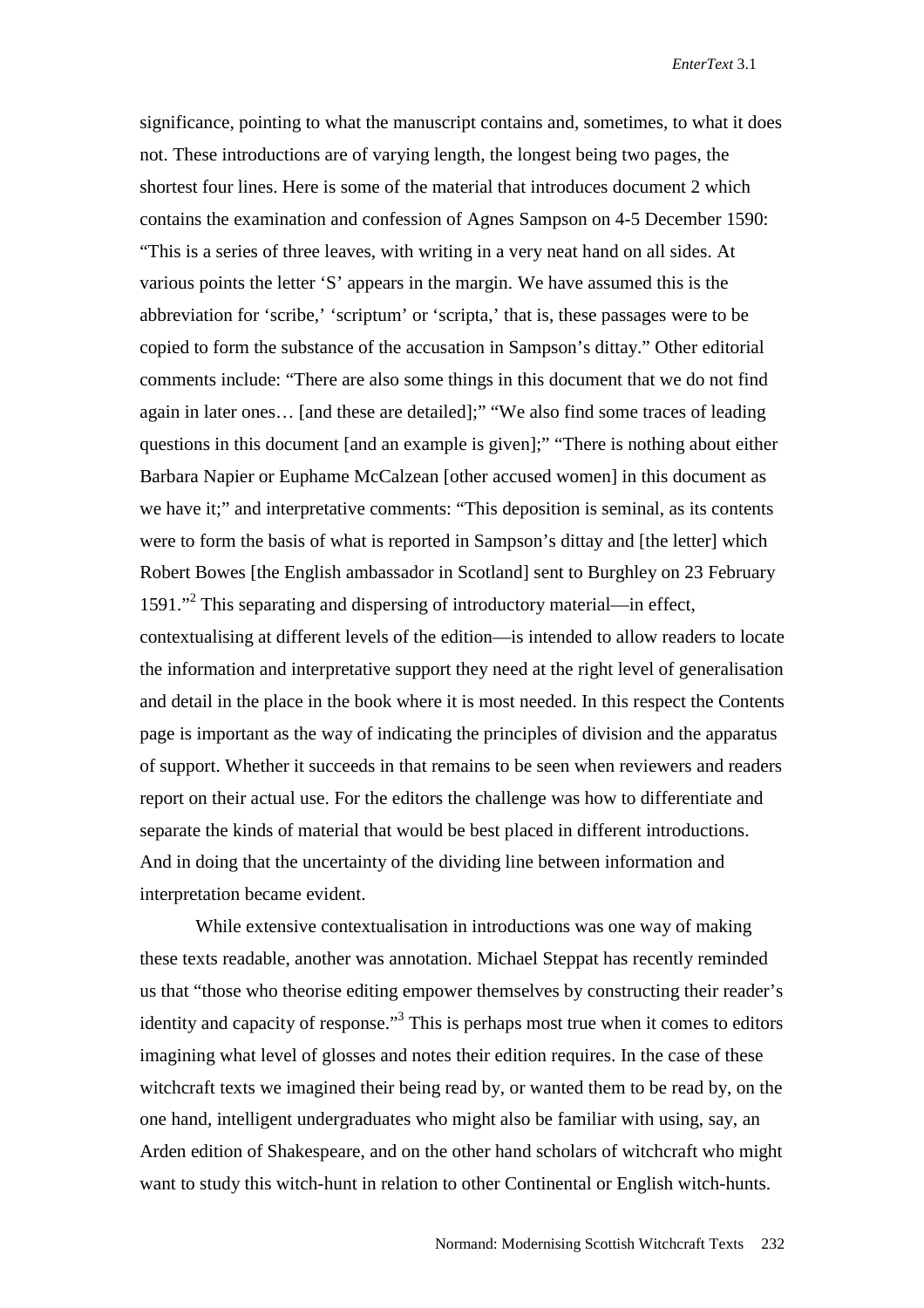In between these extremes we as editors, and the university press as publishers, constructed other readers: graduate students, graduate researchers and the never-to-beforgotten educated reader. This array of imagined readers with their imagined interests and capacities of response compels a level and range of annotation that is fairly full. Notes appear in a double column at the foot of each page of text, in a design copied from the World's Classics Shakespeare editions, which makes them as accessible as possible. But how useful will actual readers find them? On each page of text there are about thirteen notes, some glossing difficult words or, and this was a large category, familiar Scots words with an unexpected sense; some quoting biblical texts referred to; others providing historical information; while others again provide references to witchcraft treatises and other witchcraft cases. The annotations are a continuation by other editorial means of the kinds of information and interpretation provided by the introductions. But do the diverse readers constructed by the annotations happily coexist when they encounter material that is useful to another reader, or are they a fractious crew, irritated and uncomfortable with each other's needs?

I want to consider two other aspects of modernising these witchcraft texts, both of them problematic: first, how best to represent textual variants, and second, how best to represent the texts in modern English.

Since this edition aims to expose to view the constructedness of a witch-hunt by exposing the constructedness of the texts on which it depends, it tries to identify the matrix of social forces out of which the texts emerge. But it should also be able to present the constructedness of individual texts too. In the case of the court records, *News from Scotland* and *Demonology* this is done in the introductions and notes, but in the case of the depositions this should ideally be done at the level of the visual presentation of what are fragmented texts. The texts of the depositions are the product of the encounter between the popular, oral culture on the side of the suspect and the literate, elite culture on the side of the scribe, and so collaboratively produced. The scribe does more than record the words of the accused; in his attempt to produce texts that will be effective in court, that is, complete and watertight, he edits as he writes. Ideally an edition would keep in view the deletions, additions, corrections, repetitions, marginal notes that constitute the document. In first drafts of these documents we included many of these physical marks of what I am calling scribal editing by means of a system of conventions including square brackets to indicate something missing or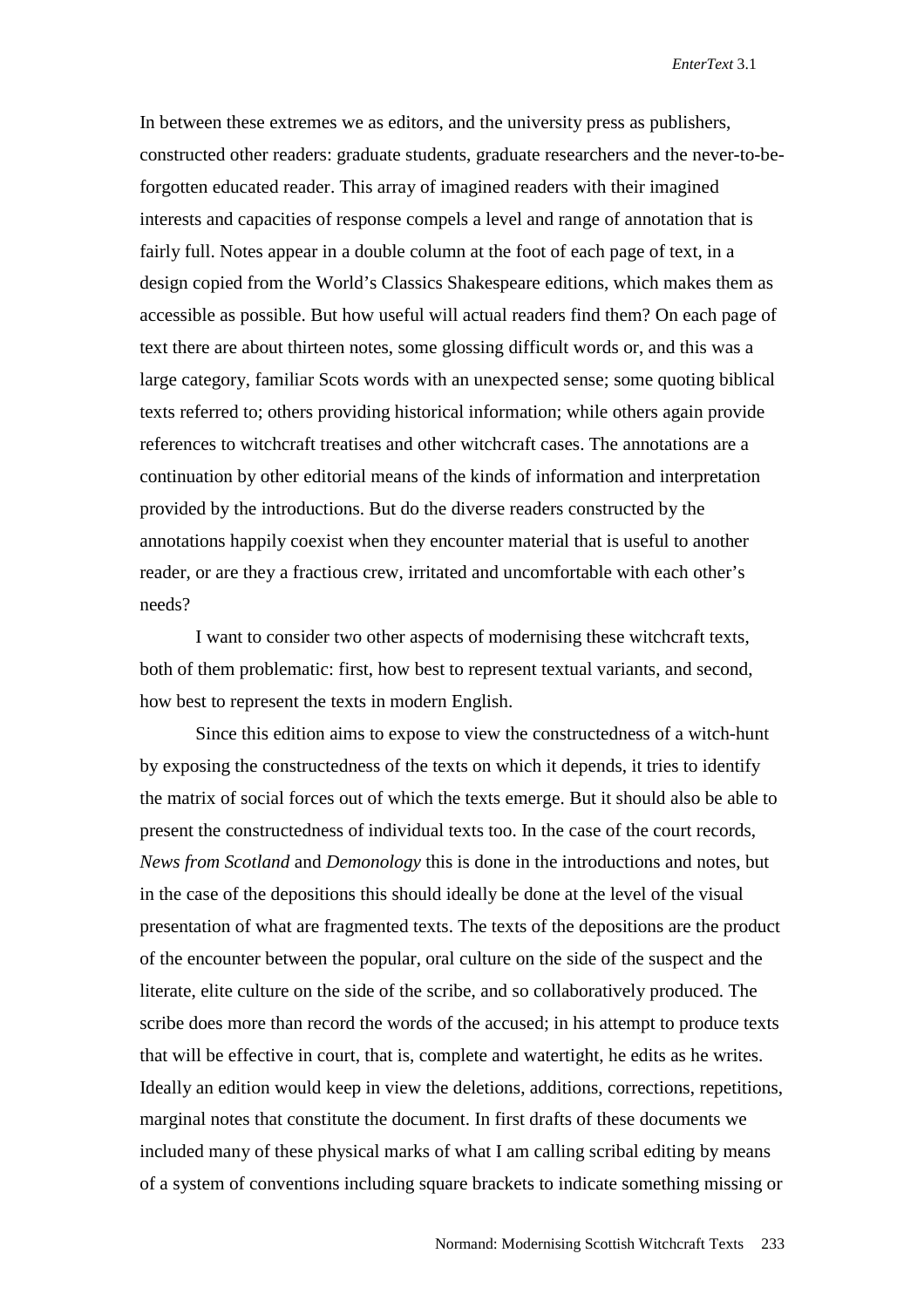damaged in the text; round brackets to indicate a space left by the scribe; vertical lines indicating an insertion in the manuscript, braces to indicate a deletion. But the series editor decided that the look of the edited text was too complex and forbidding, and he was probably right. Most of these variants disappeared from the text (only square and round brackets remained) to be relocated in textual notes placed after each set of documents. Since we wanted to keep the constructedness of these texts to the fore, it might have been better to have selected textual notes printed among the regular notes at the foot of the page along with glosses and annotations. That would perhaps have made them part of the critical apparatus to help readers understand the particularities of each text, though editions regularly keep textual notes separate from general ones. But ironically, just as the scribe edited the words of the accused to give just those words a truth value in his documents, so we as editors found ourselves having to select and narrow further as we edited his documents.

 The series in which this volume appears is committed to publishing modernised texts but what does modernising these texts from sixteenth-century Scots entail, and what are its gains and losses? Modernising all these texts entailed modernising the orthography and spelling (including place and personal names), repunctuating and, in the legal documents, paragraphing. Words and phrases with a Scottish form were rendered into their modern Scottish equivalent as found in the *Scottish National Dictionary*. So, for example, the word "ken" appears along with its past participle "kenned;" it is not translated into the English words "know" or "knew." Words without a modern spelling were left more or less in their form in the texts. Notes gloss unfamiliar words. Other Scottish forms, no doubt puzzling to a modern reader, are retained: so James's use of a singular form of the verb "to be" with a plural predicate—e.g. "the error that there is no witches" or "the rules… that was fasting and prayer" —remains. Similarly the presence of "-s" in present tense, plural verbs is also retained: he writes "but thereof the doctors doubts" (and the edition only gives a gloss on "doctors" as "the learned"). This is a borderline case for modernising into a modern English form. It would certainly make the sentence easier to understand if it read "the doctors doubt" but we decided that this was a small but substantial linguistic usage that ought to be retained. In other cases, though, such as past participles ending in "-it" or "-id" (presumably sounded in Scots) we silently modernised to the (unsounded) English form "-ed:" so "alledgit" and "denyit" become "alleged" and "denied." Perhaps the biggest contribution to making the texts comprehensible was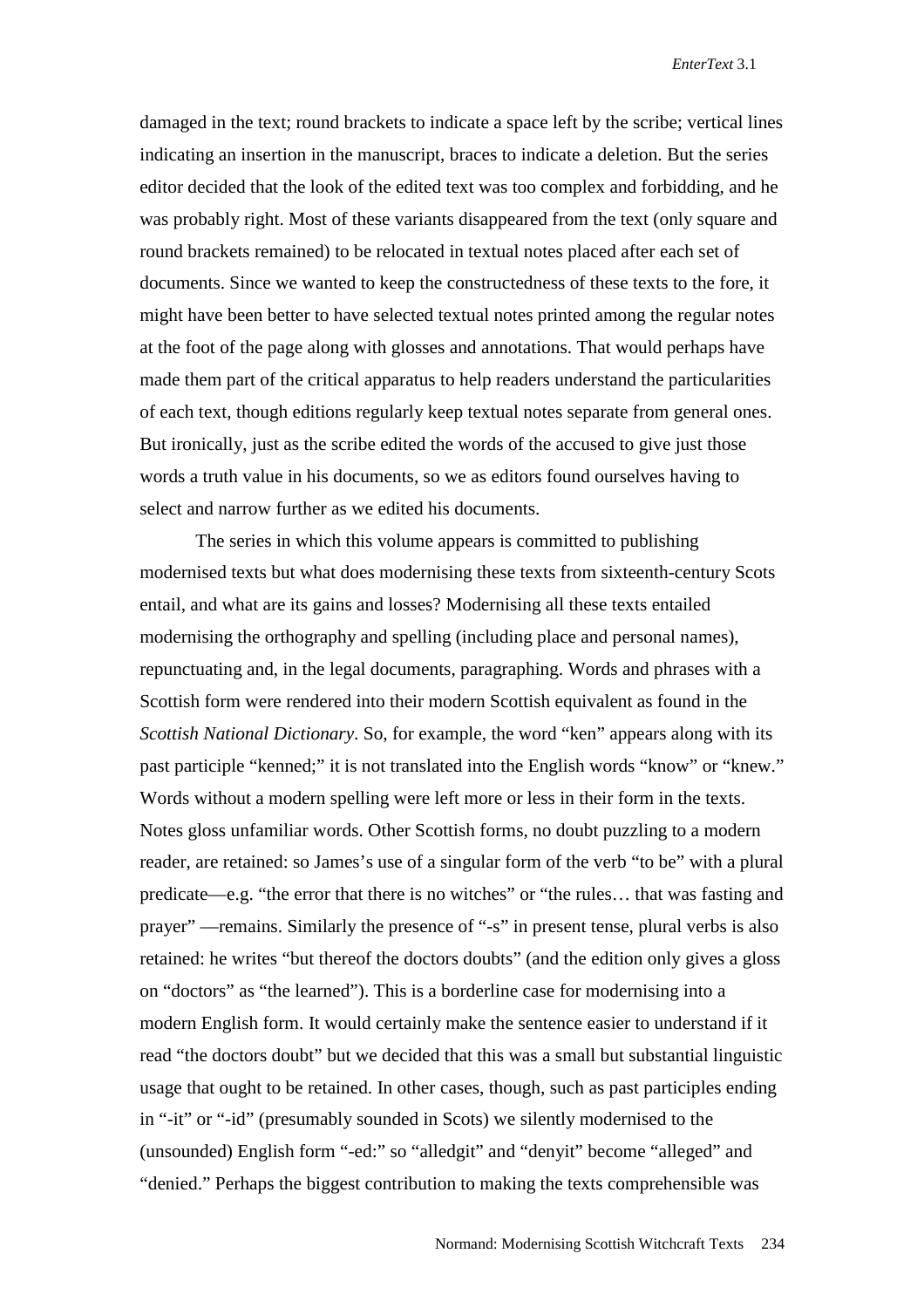the addition of punctuation, or the modernising of existing punctuation. In the surviving fragment of James's holograph first draft of *Demonology* his punctuation is very light and his sentences long. The clauses are loosely attached to one another in long strings. This editorial intervention involved repunctuating in order to indicate the logical relationships among clauses and phrases to achieve the aim of readability; and to achieve that, punctuation was revised throughout the texts.

 Other recent editors of Scots texts have adopted different tactics. Barbara Rosen who edited *News from Scotland* for the 1969 collection of witchcraft pamphlets modernised the text but retained "obsolete words and grammar ([which] are marked with an asterisk in the text)... and referred to the glossary."<sup>4</sup> Akrigg's 1984 edition of James's letters uses a different technique. He modernises, retains Scottish words, marking them with an asterisk and explaining them in a glossary. However, he does keep some words in "the original spelling of the manuscripts," and they appear within the text of the letters in quotation marks "to signal the brief departure from a modernized text."<sup>5</sup> This produces the odd effect of old-spelling words erupting into modernised text, though it serves the useful purpose of reminding readers that what they are reading is modernised. In our modernisation of the witchcraft texts we left no old-spelling words in quotation marks but rather included them in the flow of the modernised English. The edited text that results from modernising is a wholly artificial creation: in its combination of modern and obsolete words and phrases, and its sixteenth-century syntactic forms repunctuated to suit modern conventions. Modernising these texts entails losing the distinctiveness of the Scots English in which they were written, though these are arguably superficial features.

 The tensions between, on the one hand, modernising and providing accessibility and, on the other, presenting readers with reliable and authentic materials were acute in the construction of this edition. It is obviously impossible to present sixteenth-century historical or literary documents in any way that simply transfers their historical authenticity into the medium of a twenty-first-century scholarly edition. The extensive editorial processes that have to be applied to a culturally and linguistically remote set of texts, such as those from the North Berwick witch-hunt, in order to make them readable, entail their transformation through processes of representation into a complex, artificial textual fabrication. In order to make these texts usable, they must be provided with a set of frames, political, social, legal, etc., which was done in this edition by interleaving contextual and introductory materials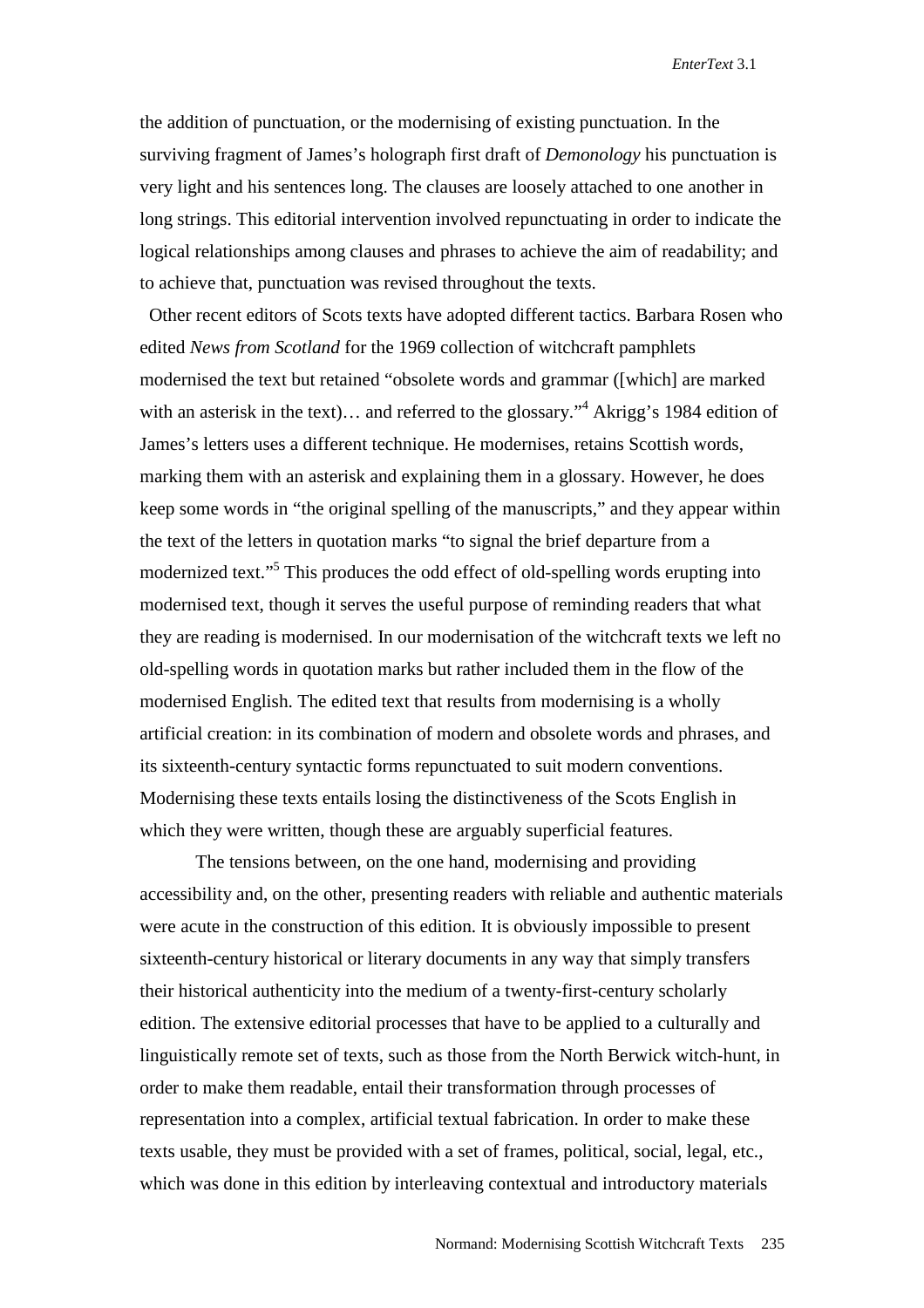throughout the edition, with these being presented at different levels of detail according to their particular location in the edition. The intention to provide extensive reading support results in a book structured in a complex, multi-layered way that requires much sign-posting to make it accessible, as well as readers skilled in editorial protocols so that they can find the guidance or information they want. However, a particularly acute problem of editorial presentation arose from the editors' wish to lay bare the historical processes that went to create the witch-hunt, and therefore to present the series of documents in ways that showed how one text shaped the production of later ones. Readers are supposed to be able to see from the sequence of documents the steps by which this witch-hunt, and possibly others, was formed, how the materials were assembled and shaped into an ideologically coherent story. In that sense, then, the documents, and the witch-hunt itself, have a dimension best understood using literary terms and a literary approach. However, the editorial complexities, and costs, of producing printed pages of text that retain the marks of the circumstances of their first production—that show selection and elaboration taking place—proved to be too great, and so such marks had to disappear from the pages of printed text, thus diminishing their historical usefulness. Similarly problematic was the modernising of the Scots of these documents. Modernising the sixteenth-century Scots produced a text containing modern Scots forms of words alongside early modern word- and grammatical forms, all repunctuated so as to make explicit the logical relationships within the writing, which were more lightly suggested in the original punctuation. The resulting texts aiming for authenticity turn out to be in no language that was ever written in the sixteenth century or now, but an artificial language existing only for the purposes of these texts. The same can be said of most early modern literary editions, though it is generally ignored, but when texts from beyond the literary canon are edited in a similar way, the strangeness of the outcome, and the danger of the intellectual aims of authenticity being lost in the representational processes of editing, become sharply highlighted. Editors need to be aware of the dilemmas but not put off the attempt.